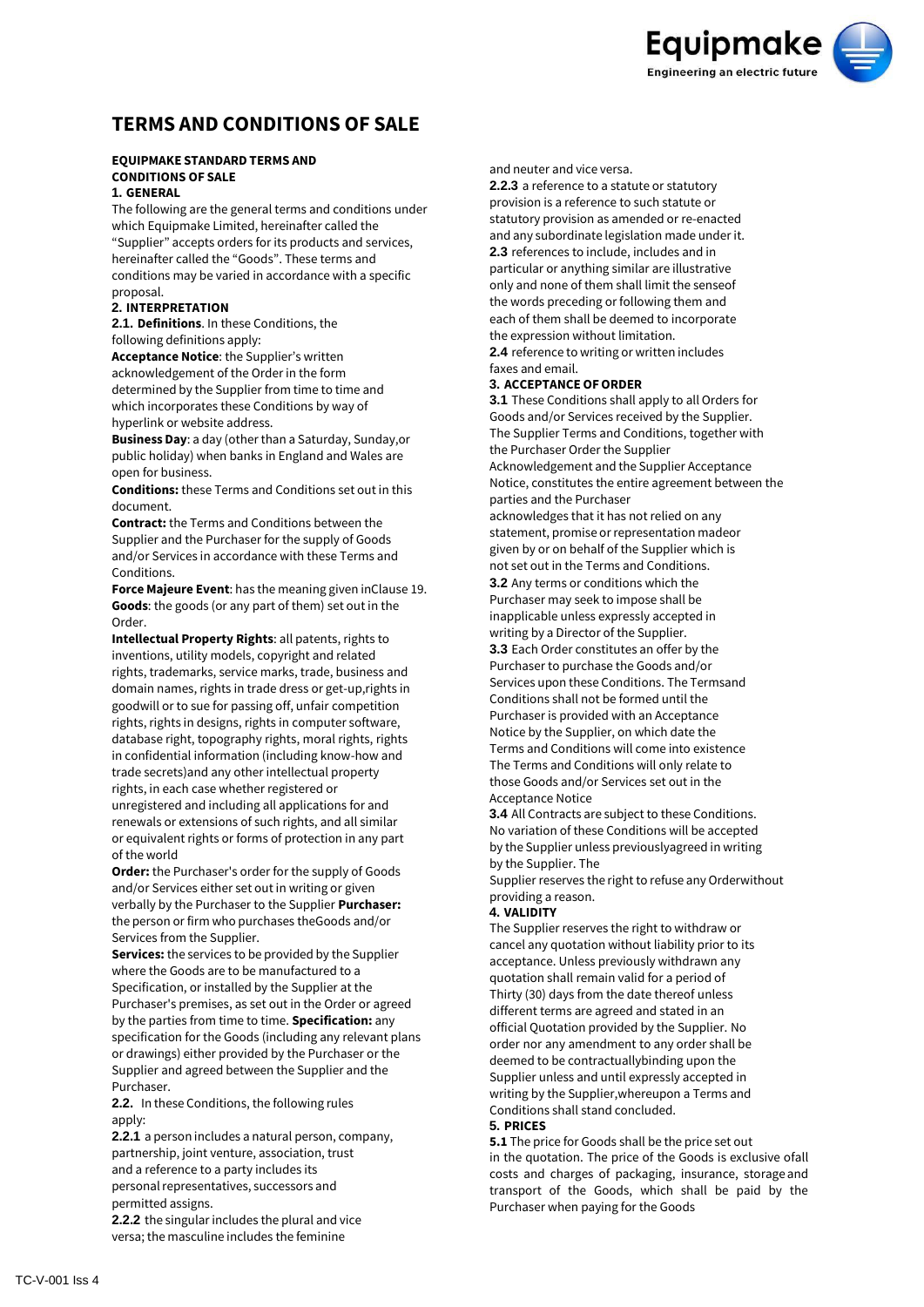

**5.2.** The charges for Services shall be on a time and materials basis as set out in Supplier's quotation [and/or Acceptance Notice]. The Supplier shall be entitled to charge the Purchaser for any expenses reasonably incurred by the individuals whom the Supplierengages in connection with the Services including, but not limited to, travelling expenses, hotel costs, subsistence and any associated expenses, and for the cost of services provided by third parties and required by the Supplier for the performance of the Services, and for the cost of any materials.

**5.3.** The Supplier reserves the right to increase the price of the Goods and/or Services, by giving notice to the Purchaser at any time before delivery, to reflect any increase in the cost of

the Goods and/or Services to the Supplier thatis due to:

**5.3.1.** any factor beyond the control of the Supplier including foreign exchange fluctuations, increases in taxes and duties, and increases in labour, materials and other manufacturing costs

**5.3.2.** any request by the Purchaser to change the delivery date(s), quantities or types of Goods ordered, or the Specification; or

**5.3.3.** any delay caused by any instructions of the Purchaser in respect of the Goods or Specification or failure of the Purchaser to

give the Supplier adequate or accurate information or instructions in respect of the Goods or Specification.

**5.4.** In respect of Goods, the Supplier shall invoice the Purchaser as per quotation. In respect of Services,the Supplier shall invoice the Purchaser on completionof each particular Service to which the invoice relates.

#### **6. PAYMENT**

**6.1.** All accounts are payable on demand and in accordance with the procedure shown on the invoice for the Goods.

**6.2.** Should the Purchaser fail to make any payment when due under any Terms and Conditions the Supplier shall have the right by notice in writing forthwith to suspend all further manufacture and/or deliveries until the default be made good or at the Supplier's absolute discretion to determine any Terms and Conditions so far as goods remain to be delivered without prejudice to any other rights or remedies which might be available to the Supplier at law (or otherwise).

**6.3.** Where due payment of the price or any part thereof is not made the Supplier without prejudice to its rights hereunder, shall be entitled to charge statutory interest on the outstanding amount at the prevailing Bank of England exchange rate + 8% per annum, on a monthly basis from the date of invoice until so much of the invoiced price as is outstanding is paid.

#### **7. DELIVERIES AND CARRIAGE**

**7.1.** All Goods will be dispatched by the most appropriate route at the cost of the Purchaser.

Where a Purchaser suggests an alternative route or places an Order outside the normal schedule the Supplier shall have the right to charge the entire cost of delivery, irrespective of the value of the Order.

**7.2.** The Supplier may deliver the Goods by instalments, which may be invoiced and paid for separately. References in these Conditions to delivery of the Goods shall, where applicable, be read as to include reference to delivery of the Goods by instalments. Each instalment shall constitute

a separate Terms and Conditions so that any delay or defect in an instalment shall not entitle the Purchaser to terminate any other instalment.

**7.3.** Deliveries will be made available Ex-works at the Suppliers goods outward area Monday – Friday between the hours of 9:00-16:00.

**7.4.** In the event where alternative delivery arrangements has been agreed by a Supplier Directorthe final destination will be to the Purchaser's goods inwards area at the stated delivery address. Any special delivery requirements or difficulties in delivering (e.g. narrow doorways, stairs, restricted access) should be made known to the Supplier at the time of placing the Order and may be subject to additional costs. The Supplier cannot accept responsibility for any difficulties in delivery as a consequence of information or lack of information supplied by the Purchaser. **7.4.** The Supplier will use reasonable endeavoursto deliver the Goods within the time agreed when the Supplier accepts an Order and, if no time is agreed, then within a reasonable time, but the time of delivery is not of the essence. The Supplier shall not be liable forany delay in delivery that is caused by the Purchaser's failure to provide the Supplier with adequate delivery instructions or any other instructions that are relevant to the supply of the Goods. **7.5.** If the Purchaser fails to accept or take delivery of the Goods within 7 days of the Supplier notifying the Purchaser that the Goods are ready, then except where such failure or delay is caused by an Event of Force Majeure or by the Supplier failure to comply with its obligations under the Terms and Conditions in respect of the Goods:

**7.5.1.** delivery of the Goods shall be deemed to have been completed at 9.00 am on the 8th day following the day on which the Supplier notified the Purchaser that the Goods were ready; and **7.5.2.** the Supplier shall store the Goods until delivery takes place as per clause 11 and charge thePurchaser for all related costs and expenses. Costs and expenses shall include but is not be limited to packaging, storage, logistics as well as and includinginsurance costs. **7.6.** Upon the expiry of four weeks after the Supplier notified the Purchaser that the Goods were ready for delivery and the Purchaser has not accepted or taken delivery of them, the Supplier may resell or otherwise dispose of part or all of the Goods and, after deducting reasonable storage and selling costs, account to the Purchaser for any excess over the price of the Goods or charge the Purchaser for any shortfall below the price of the Goods. **7.7.** The Supplier may deliver the Goods by instalments, which shall be invoiced and paid for separately. Each instalment shall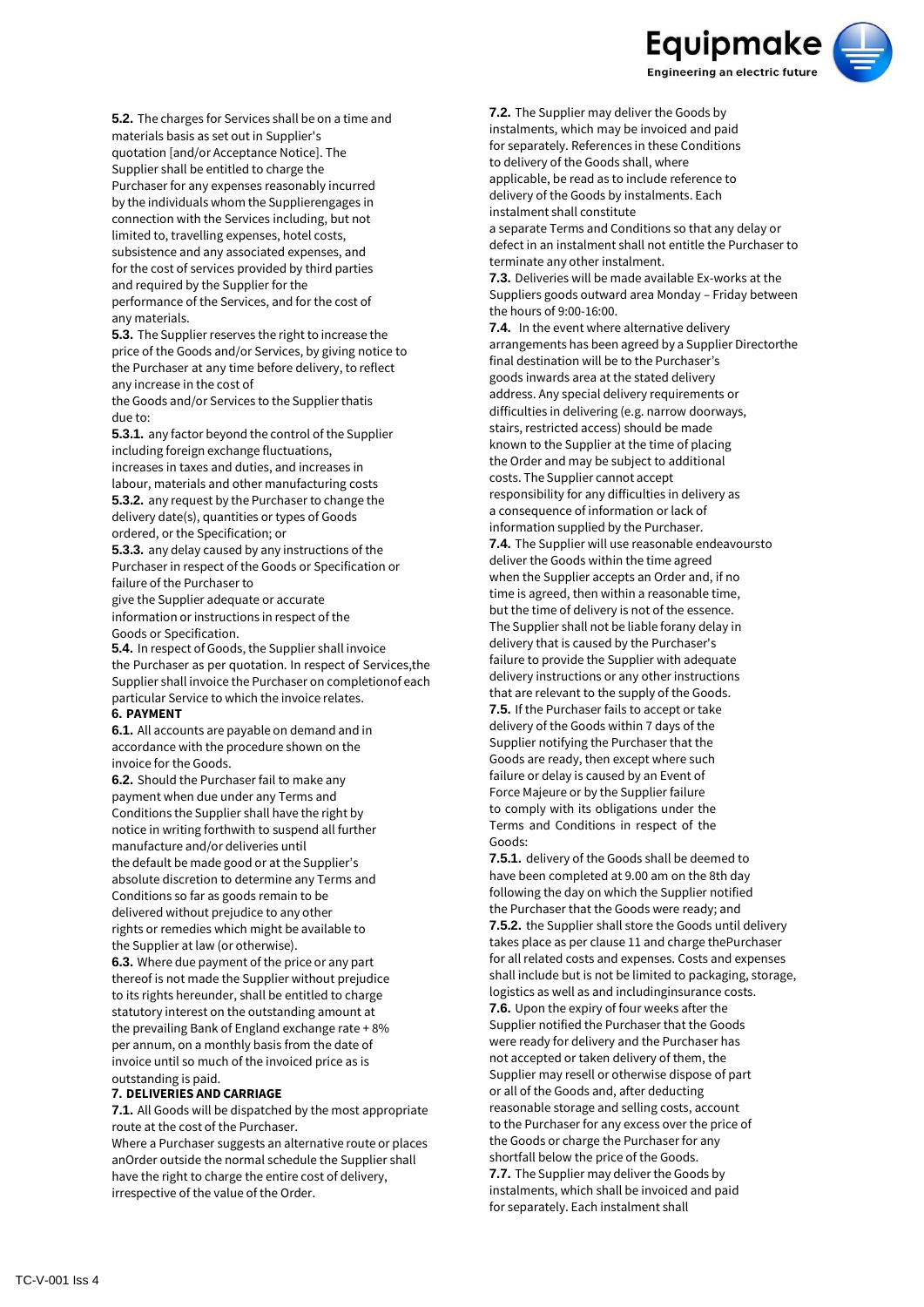

constitute a separate contract. Any delay in delivery or defect in an instalment shall not entitle the Purchaser to cancel any other instalment

#### **8. DRAWINGS**

**8.1.** All drawings, technical documents issued either before or after the formation of the Terms and Condition for the use or information of the Purchaser and other information supplied to the Purchaser including specifications shall not be copied, reproduced or communicated to any third party, or used otherwise than in connection with the Goods, without the Supplier's express consent in writing.

## **9. INSPECTION AND TESTING**

The Supplier shall define all inspection and testing in quotation. If any additional testing is desired by the Purchaser any additional expenses which is incurred thereby shall be borne by the Purchaser.

#### **10. DESPATCH**

Any time or date for despatch specified bythe Supplier is an estimate only and the Supplier shall incur no liability in respect ofany delay.

## **11. STORAGE**

If the Purchaser shall fail to give to the Supplier instructions for delivery within three weeks of notification by the Supplier that the Goods are ready for delivery, the Supplier may without further reference to the Purchaser arrange for storage of the Goods. Charges for storage and demurrage

and insurance shall be paid by the Purchaser and the Goods shall by subject to a lien of the Supplier thereof.

#### **12. PROPERTY AND RISK**

Until the Supplier has been paid in full forthe Goods:

**12.1.** the Goods remain the property of the Supplier, this shall not affect the passing of the risk to the Purchaser. The Purchaser must ensure that the goods are stored in the correctway and

insured at all times. **12.2.** the Supplier may at any time or times recover all or any of the Goods in the possession of the Purchaser if the Purchaser exceedsthe

payment terms agreed. **12.3.** the Purchaser as bailee of the Goods for the

Supplier will store the same for the Supplier in a proper manner without charge to the Supplier.

**12.4**. The risk in the Goods shall pass to the Purchaser as defined by the agreed Incoterms 2010this will be Exworks unless agreed differently with aSupplier Director.

#### **13. DAMAGE, SHORTAGE OR LOSS INTRANSIT**The Supplier shall not be held in any way responsible for:

**13.1.** any damage, shortage or loss in transit is the responsibility of the Purchaser as per the Incoterms agreed by default the agreed Incoterms will be Ex- works. Any damage or loss in transit must:

i. be notifiedin writing to the

Supplier and the Carrier within five (5) days of receipt of the Goods by the Purchaser where transport was arranged by the Supplier and as per theIncoterms agreed with a Supplier Director.

ii. the Goods have been handled by the Purchaser in accordance with the Carrier's Terms and Conditions.

iii. Photographic evidence of the damaged packaging before opening and the product will be required for any action by the Supplier.

**13.2.** on-delivery unless the same be notified both to the Supplier and the Carrier within a reasonable period.

## **14. LIABILITY**

**14.1.** Save as aforesaid all other conditions and warranties express or implied whether arising by statute or common law or otherwise are hereby expressly excluded inso far as is permitted by law and the Supplier shall not be liable for any loss, injury or damage caused or arising by reference to them.

**14.2.** The Supplier shall not accept any liability for any special purpose for the Goods unless the purpose for which the Goods are intended was advised to it in writing before entering the Terms and Conditions for the sale of them. **14.3.** The Supplier shall not be liable for the Goodsif not covered by the above warranty.

**14.4.** The Supplier shall not be liable in respect of any defect or other matter constituting a breach of any condition or warranty in respectof which a Purchaser has a right under any guarantee given by a third-party manufacturerof goods, either direct to the Purchaser, or to the Supplier, the benefit of which has been transmitted to the Purchaser, unless and until the Purchaser has exhausted his remedies against that manufacturer.

**14.5.** The Supplier shall, if the Goods were not manufactured by the Supplier, assist the Purchaser in obtaining from the manufacturer thereof the benefit of any warranty or guarantee given by such manufacturer, whether such warranty or guarantee is given direct to the Purchaser or to the Supplier with the benefit being capable of being transmitted to the Purchaser. Such assistance shall be to the extent that the Supplier in its discretion thinks fit. **14.6.** The Supplier shall not be liable for any damage loss or liability suffered by the Purchaser in relation to the Goods in the nature of loss of saving or profit, wasted expenditure, loss of revenue, loss of Contractgoodwill, loss of special contract profits or thelike which the Purchaser acknowledges will not naturally result from breach of contract, negligence or otherwise in respect of the Goods concerned. **14.7.** The liability of the Supplier to the Purchaser in respect of the Goods and/or these Terms and Conditions (in negligence, tort, Terms and Conditions or otherwise) shall be limited to the reasonable cost of remedying the defect or other matter constituting such breach (provided that the Supplier shall first be afforded the opportunity of itself carrying out the remedial work) and provided always that the Supplier's

maximum liability shall be an amount equal to the Supplier's list price for the Goods at the date of this Terms and Conditions and the Supplier shall not under any circumstances be liable for any other lossor injury or damage suffered by reason of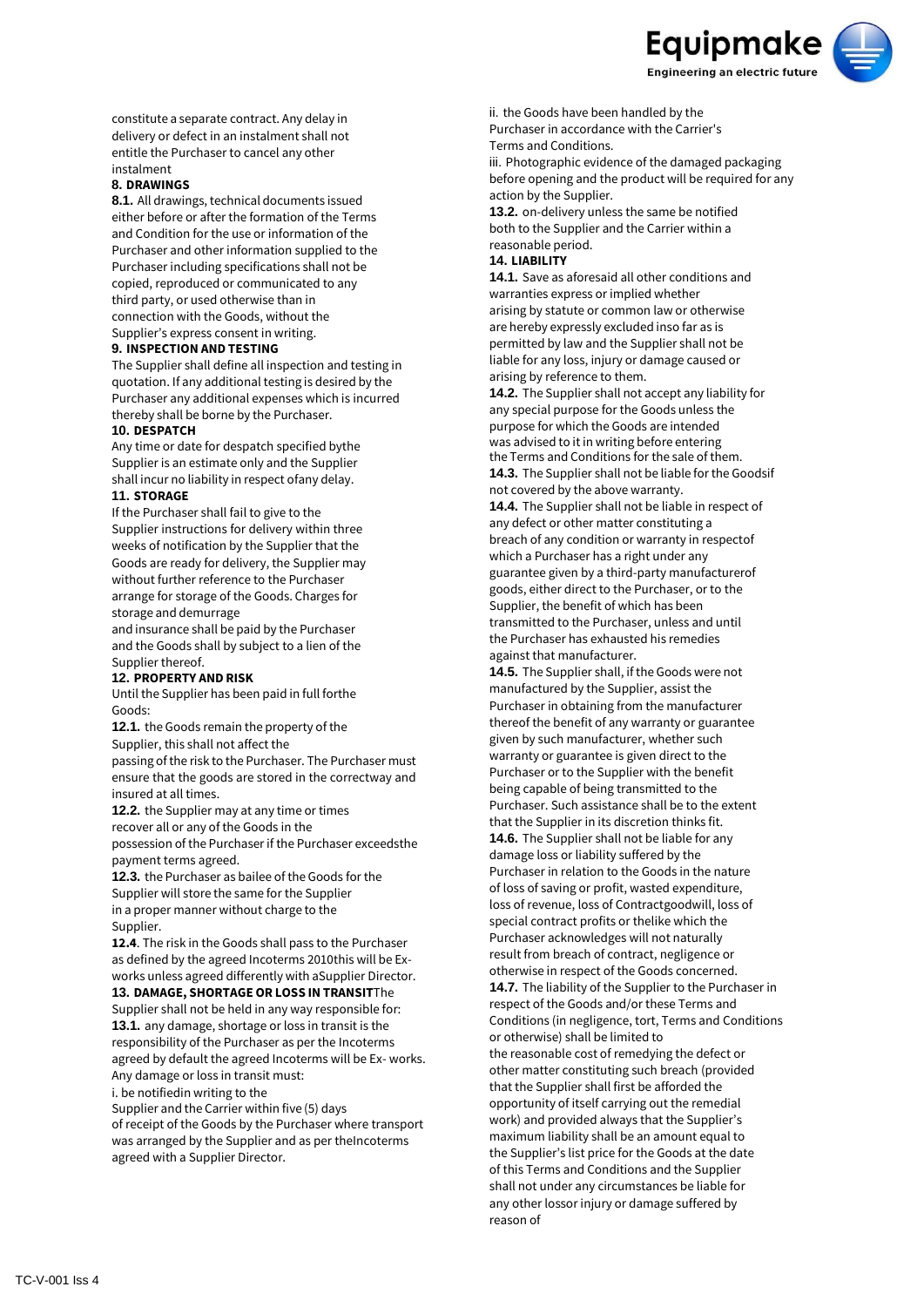

such breach. This limitation shall not apply to death or personal injury caused by the Supplier's negligence.

## **15. SUPPLY OF SERVICES**

**15.1.** The Supplier shall provide the Services to the Purchaser in accordance with the Specification in all material respects.

**15.2.** The Supplier shall use all reasonable endeavours to meet any performance dates for the Services specified in the Supplier's quotation or the Specification, but any such dates shall be estimates only and time shall not be of the essence for the performance of the Services. The Supplier will not be responsible for any financial loss and damages that the Purchaser may incur as a result of the Supplier not being able to meet the estimated completion date. The Supplier willpartake in communications between Supplier and Buyer to discuss progress of the Service as required by the Purchaser and agreed by a Supplier Director.

**15.3.** The Supplier shall have the right to make any changes to the Services which are necessary to comply with any applicable law or safety requirement, or which do not materially affect the nature or quality of the Services, and the Supplier shall notify the Purchaser in any suchevent.

**15.4.** The Supplier warrants to the Purchaser that the Services will be provided using reasonable care and skill.

**15.5.** Where the Service is not performed on the Supplier premises the Purchaser is responsible for theHealth and Safety of the Suppliers Employees or Contractors for all factors influenced by the environment in which the service takes place.

#### **16. INTELLECTUAL PROPERTY RIGHTS**

**16.1.** All IPRs in or arising out of or in connection with the Services shall be owned by the Supplier, including any IPRs in the Specification where prepared by the

#### Supplier.

**16.2.** The Purchaser acknowledges that, in respectof any third party IPRs in the Services, the Purchaser's use of any such IPRs is

conditional on the Supplier obtaining a written licence from the relevant licensor onsuch terms as will entitle the Supplier to license such rights to the Purchaser.

#### **17. CONFIDENTIALITY**

**17.1.** A party (Receiving Party) shall keep in strict confidence all technical or commercial know-how, specifications, inventions, processes or initiatives which are of a confidential nature and have been disclosedto the Receiving Party by the other party (Disclosing Party), its employees, agents or subcontractors, and any other confidential information concerning the Disclosing Party's business or its products or its services which the Receiving Party may obtain. The Receiving Party shall restrict disclosure of such confidential information to such of its employees, agents or subcontractors as need to know it for

discharging the Receiving Party's obligations under the Contract, and shall ensure that such employees, agents or subcontractors are subject to obligations of confidentiality corresponding to those which bind the Receiving Party. This Condition shall survive termination of the Contract.

**17.2.** The obligations of confidentiality detailed in Condition 17.1 shall not apply to any confidential information which the Receiving Party can show:

**17.2.1.** is or subsequently comes into the public domain other than by breach of the Receiving party's obligations under these conditions.

**17.2.2.** the disclosure is required by law, regulation or order of a court of competent jurisdiction.

## **18. TERMINATION**

**18.1.** The Supplier may by written notice terminate the Terms and Conditions without any liability if:

**18.1.1.** the Purchaser fails to pay any sum due under the Terms and Conditions as per the agreed date.

**18.1.2.** the Purchaser breaches any terms of these Conditions and fails to cure such breach within 30 days of written notice from the Supplier requiring that such breach be remedied.

**18.1.3.** the Purchaser suspends or threatens to suspend payment of its debts or becomes unable to pay its debts as they fall due (as defined in section 123 of the Insolvency Act 1986) or (being an individual) is deemed

either unable to pay its debts or as having no reasonable prospect of so doing, in eithercase, within the meaning of section 268 of the Insolvency Act 1986 or (being a partnership) has any partner to whom any

of the foregoing apply.

**18.1.4.** the Purchaser commences negotiations withall or any class of its creditors with a view to rescheduling any of its debts, or makes a

proposal for or enters into any compromiseor arrangement with its creditors.

**18.1.5.** a petition is filed, a notice is given, a resolution is passed, or an order is made, for or in connection with the winding up of the Purchaser

**18.1.6.** the Purchaser (being an individual) is the subject of a bankruptcy petition or order.

**18.1.7.** a creditor or encumbrancer of the Purchaser attaches or takes possession of, or a distress, execution, sequestration or other such process is levied or enforced onor sued against, the whole or any part of its assets and such attachment or process is not discharged within [14] days.

**18.1.8.** an application is made to court, or an order is made, for the appointment of an administrator or if a notice of intention to appoint an administrator is given or if an administrator is appointed over the Purchaser (being a company). **18.1.9.** a floating charge holder over the assets of the Purchaser (being a company) has become entitled to appoint or has appointed an administrative receiver. **18.1.10.** a person becomes entitled to appoint a receiver over the assets of the Purchaser or a receiver is appointed

over the assets of the